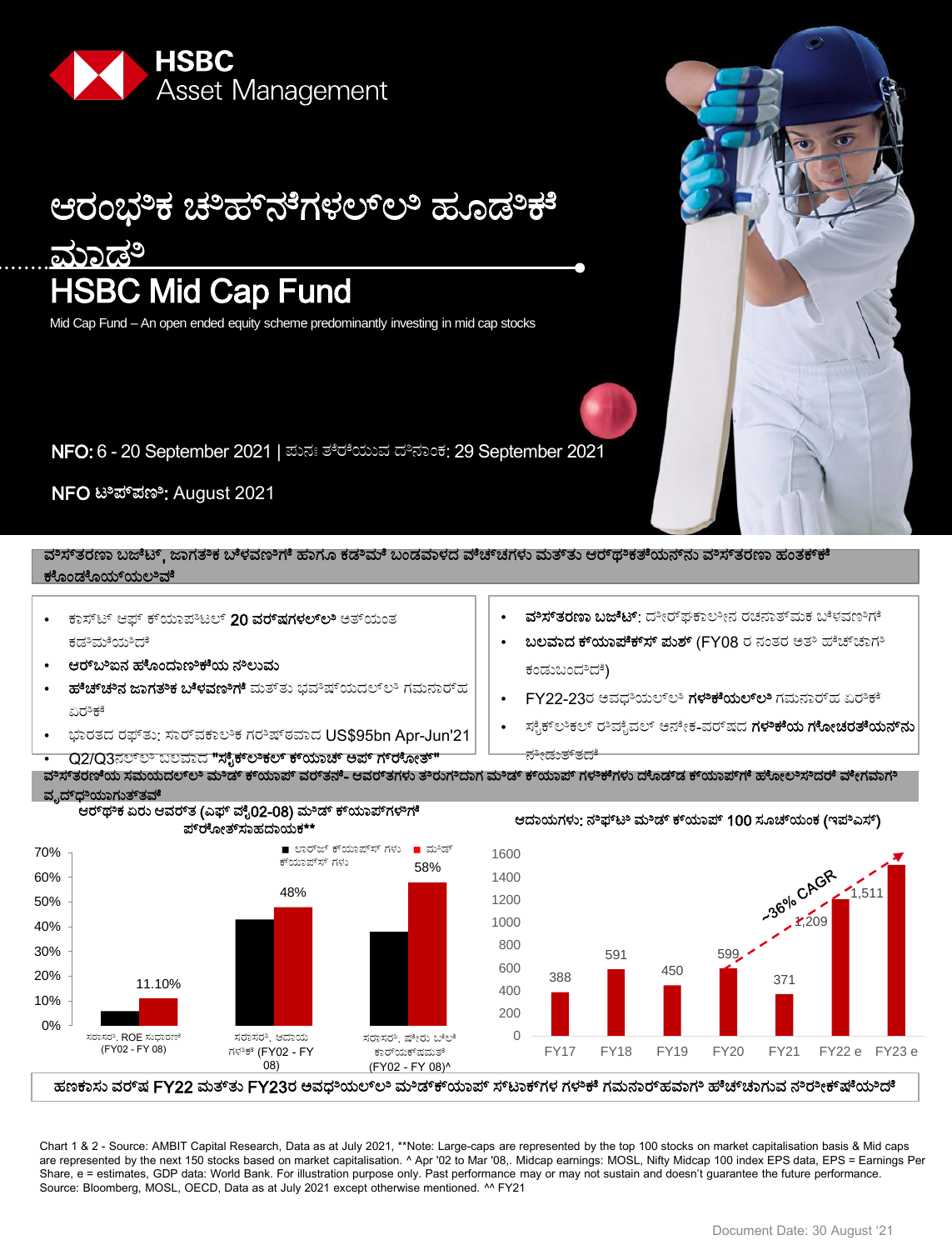#### ವೌಸ್ತರಣಿಗೆ ಅಡ್ಡಿಿ (+ 'ನಾವೀನ್ಯತಿಯಿತೆಯಿಲುವ ಅಡಚಣಿ') - ಹೌಂದಿನ ಕಲ<del>ಿ</del>ಕೆಗಳು

2008: ವೌಸ್ತರಣಿಗೆ ಅಡ್ಡಿಯು ಭಾರತದಲ್ಲಿಿ ಕೆಲಮ ಪ್ರಮುಖ ಕಂಪನಿಗಳನ್ನು ಅಭಿವೃದ್ಧಲಿಪಡಿಸಿದೆ ಉದ್ದಾ ಬಜಾಜ್ ಫೈನಾನ್ಸ್



ನಾವೀನ್ಯತೆಯೆಿರುವ ಅಡಚಣಿಯಿಿರುವ ವಿಸ್ತುತರಣಾ ನೇತಿಗಳು ಮೌಡ್ ಕ್ಯಯಾಪ್ ಕಂಪನಿಗಳುಗಿ ಪ್ರರಯೋಜನವಾಗಲಿಿವೆೆ

#### ಪರೌತರ್ತತನೆಯ ಹಂತಮ ನೌಜವಾದ ಅವಕಾಶವನ್ನು ಒದಗಿಿಸುತ್ತದೆ – ಮೌಡ್ಕ್ಯಯಾಪ್ಗಳನ್ನು ಅಮಗಳ ಜೀವಿತಾವಧಿಯ ಆರಂಭಿಕ ಹಂತದಲ್ಲಿಿ ಬಳಸಬೇಕು



#### ನೌಫ್ಟುಿ ಎಂಟ್ರ್ಂಟ್ಗಳ ಬೆಲೆ ಕಾರ್ಯುಕ್ಷಮತೆ (ಸರಾಸರೌ.) ಟೈಟಾನ್: ಮೊದಲು ಹಾಗೂ ನಂತರ



**ಆರಂಭಿಕ ಚೌಹ್ನೆಗಳಲ್ಲಲಿ ಹೂಡಿಕಕೆ ಮಾಡಿ**: ಈ ಷೇರುಗಳಲ್ಲಲಿ ಹೂಡಿಕಕೆ ಮಾಡುವ ಮೌಲ್ಯಮು ಅಮಗಳು ಸೂಚ್ಯಂಕವನ್ನು ಪ್ರವೇಶಿಸುವ ಮೊದಲೇ ಹೊರತು ನಂತರವಲ್ಲ!

Journey of Bajaj Finance Charts: Source: Bloomberg, Data as of 31 July 2021, The above chart and names of the stock is provided for illustration purpose only. Past performance may or may not sustain, past performance does not guarantee the future performance

Market Cap as on 1: 9-03-09, 2: 31-07-10, 3: 28-08-17, Returns: 4: From 1-08-10 to 31-08-17, Mid caps - In India, companies listed on the stock exchanges between 101st - 250th in terms of full market capitalization are called Mid Cap companies (Mid Cap stocks). The above information are for illustrative purpose only and it should not be considered as investment research, investment recommendation or advice to any reader of this content to buy or sell investments. The Fund may or may not have any future position in these stocks.

Transition phase charts: Source: Bloomberg, Data as at July 2021, For Price performance (Aggregate average returns) of all Nifty entrants data from 1 Jan 2001, CAGR returns for 3 year period; T is the date of inclusion in Nifty50, T - 1 (1year prior to inclusion), T - 3 (3 year prior to inclusion), T + 1 (1year after inclusion), T + 3 (3 years after inclusion). Some of the recently entered Nifty50 stocks have not completed 3 years period but their 1 year performance included. Past performance may or may not sustain and doesn't guarantee the future performance. The fund may or may not have future potion in these stocks.

The above information are for illustrative purpose only and it should not be considered as investment research, investment recommendation or advice to any reader of this content to buy or sell investments.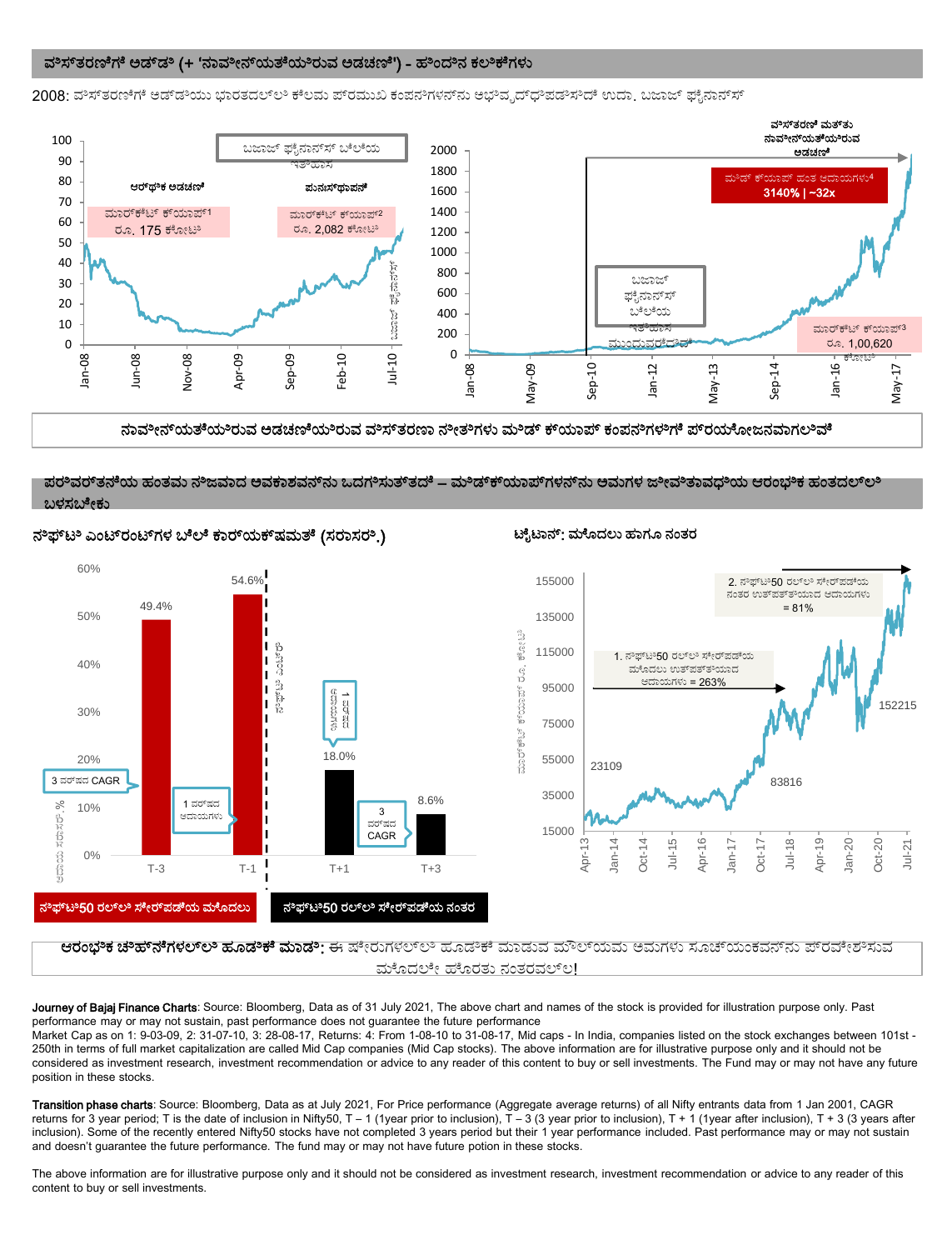### ಮಲ್ಟ್ರಿಬ್ಯಾಗರ್ ಅವಕಾಶಗಳು - ನೌಪ್ಟ್ರೌ500ರ ಟಾಪ್100 ವೌರುದ್ಧ್ ನೆರ್ಕೆಸ್ಟ್ರ್ 150 ಸ್ಟ್ರಾಕ್ಗ್ಗಳ ಕಾರ್ಯುಕ್ಷಮತ್





ಕಳೆದ ಐದು ವರ್ಷಗಳಲ್ಲಲಿ ಟಾಪ್ 100ರ# 23 ಮತ್ತು ನೆೆಕ್ಸ್ಟ್ 150# ರೌಂದ 44 ನೆಿಫ್ಟಿಿ500 ಷೇರುಗಳು 2x ಆದಾಯಗಳನ್ನು ನೇಡಿಿವೆೆ

### ಸಣ್ಣ್ ಕ್ಯ್ಯಾಪ್ಗಳ^ ಸ್ವಾದದೊಂದಿಗೆ ಗುಣಮಟ್ಟದ ಮಿಿಡ್ ಕ್ಯ್ಯಾಪ್ಗಳು ಆಲ್ಕ್ರಾವನ್ನು ಉತ್ಪಾದಾಿಸುವ ಉತ್ತಮ ಸಾಮರ್ಥ್ಯಯವನ್ನು ಹೊಂದಿವೆ



#### ವೌಸ್ತ್ರ ಶಡಚಣಿ ಮತ್ತು ಗುಣಮಟ್ಟದ ಮೇಲೆ ಗಮನ ಕೇಂದ್ರೀಕರೌಸುಮದು HSBC Mid Cap Fund (HMF) ಆಲ್∓ಾವನ್ನು ನೀಡಲು ಕಾರಣವಾಗಬಹುದು

- ಮಿಸ್ತ್ರರಣಾ ಚಕ್5ದ ಆರಂಭದಲ್**ಲ ಹೊಸ ಪೋರ್ಟ್ರ್ ಫೋಲಿಯೊ ನೌರ್**ಮಾಣದಿಂದ ಎಚ್ಎಂಎಫ್ ಪ್**ರಯೋಜನ ಪಡೆಯಬಹುದೆಂದು** ನಿರೀಕ್ಷಿಿಸಲಾಗಿದೆ
- <sub>.</sub> ಸಣ್ಣ ಕ್ಯಾಪ್ ಗಳ ಸ್ಮಾದದೊಂದಿಗೆ ಗುಣಮಟ್ಟದ ಮಿಚ್ ಕ್ಯಾಪ್ಗಳು ಆಲ್ಫಾವನ್ನು ಉತ್ಪಾದಿಸಲು ಎಚ್ಎಂಎಫ್ ಗೆ ಸಹಾಯ ಮಾಡಬಹುದು
- · ಈ ನೌಧಿಯು ಐಪೌಒಗಳೊಂದೌಗೆ ನವೀನ ಅಡಚಣಿ ಮತ್ತು ಹೊಸ ಯುಗದ ವ್ಯಾಪಾರಗಳಲ್ಲಿಿ ಅವಕಾಶಗಳನ್**ನು ಅನ್**ವೇಷಿಸಬಹುದು

່ ∙ ಮೇಕ್ ಇನ್ ಇಂಡಿಯಾ ಮತ್ತು ರಫ್ತುಗಳಂತಹ ವಿಿಷಯಗಳನ್ನೂ ಕೂಡ ಎಚ್ಎಂಎಫ್ ಅನ್ವೇಷಿಿಸಬಹುದು<br>Multibagger opportunities: Source: Bloomberg, Data as at July 2021, \*\*Nifty 500 index data, Top 100 stocks of Nifty 500, Next top 150 stocks of capitalisation.

The above data is provided for illustration purpose only. Past performance may or may not sustain and doesn't guarantee the future performance.

Quality Mid caps: Source – HSBC Asset Management India, For illustration purpose only., ^4Q approach – refer to page 4 for details on 4Q approach.

1. Mid Cap Fund – An open ended equity scheme predominantly investing in mid cap stocks ^The scheme has a flexibility to invest anywhere between 65% to 100% in mid cap stocks and upto 35% in debt & money market instruments and stocks other than mid cap stocks i.e. small and large cap stocks. Also the scheme has a provision to invest upto 10% in Units issued by REITs and InvITs. Refer Scheme Information Document for complete investment universe and asset allocation of HSBC Mid Cap Fund. The above view/strategy is as per current view of the investment team and this is subject to change

without any notice.